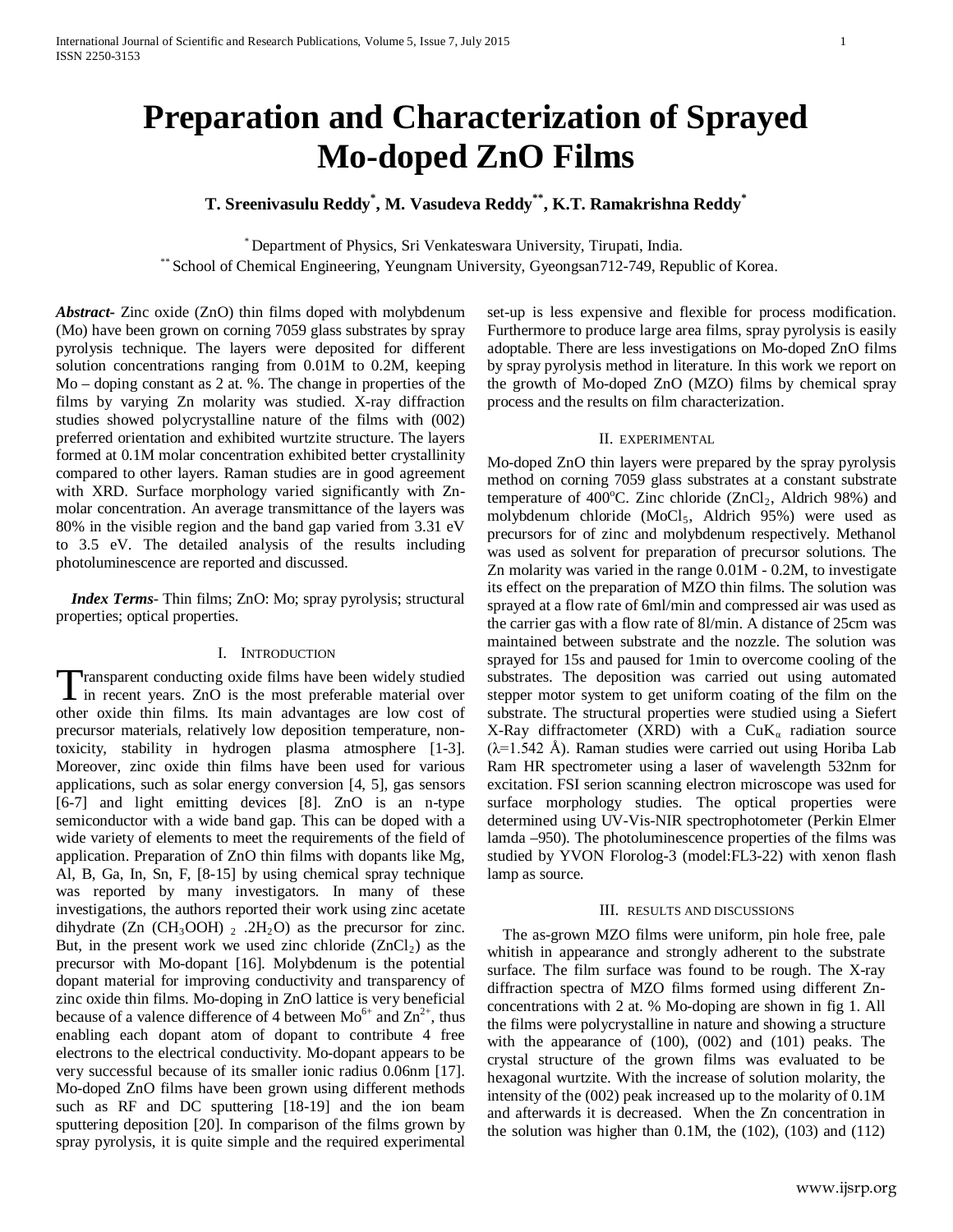reflections also appeared in the XRD spectra and their intensity increased with increase of Zn-concentration. This might be due to (more amount of) Mo incorporation with increasing molarity, results in disorder. No change in preferred orientation is noticed, this clearly shows the perfect substitutional incorporation of Mo in Zn sites.



## **Fig. 1. XRD pattern of MZO films formed at a substrate temperature of 400°C** using different Zn- molar  **concentrations.**

The crystallite size (*D*) of MZO films prepared at different molar concentrations calculated using full width at half maximum (FWHM) for preferred orientation, (002) using Scherrer formula [21],

$$
D = \frac{c\lambda}{\beta \cos \theta} \quad ....... (1)
$$

where  $\beta$  is the full width at half maximum in radians,  $\theta$  is diffracting angle and *λ* is the wavelength of X-rays and *C* is the correction factor, which is taken as 0.9. Fig.2 shows the change of crystallite size with Zn- molar concentration in the starting solution. As Zn molar concentration increases, the crystallite size also increased up to 0.1M and on further increase of Zn-molarity the crystallite size starts decreasing. The dislocation density  $(\delta)$ was estimated from the following relation [22],

$$
\delta = \frac{1}{p^2} \dots \dots \dots \tag{2}
$$

and the variation of dislocation density with Zn-content in the starting solution is shown in fig. 2. It shows a sharp decrease of dislocation density with increase of Zn-molar concentration up to 0.05M and seems stable afterwards. A minimum dislocation density of  $2\times10^{-8}$  Å<sup>-2</sup> was observed at 0.1M. This was due to the higher crystallite size observed at this concentration.



**Fig.2.Variation of crystallite size and dislocation density of MZO films.**

The lattice parameters, '*a*' and '*c*' were calculated using the relation [21],

$$
\frac{1}{d_{(hkl)}^2} = \frac{4}{3} \left[ \frac{h^2 + hk + k^2}{a^2} \right] + \frac{l^2}{c^2} \dots \dots \dots \dots \tag{3}
$$

where *d* is the inter planar spacing, determined using Bragg's equation and *h, k, l* are the Miller indices of the lattice planes. The evaluated lattice parameters for the films grown at 0.1M, Zndoping were  $a = 3.25$  Å and  $c = 5.19$  Å. In order to investigate the vibrational properties of MZO films and the influence of solution concentration on their micro structure, phase and other related parameters, Raman spectra recorded in the range of 150–  $800 \text{cm}^{-1}$  and are shown in Fig. 3. In general the wurtzite crystal structure of ZnO belongs to  $C_{6v}^4$  space group with two formula unit primitive cells where all the atoms are occupying the  $C_{3V}$ sites [23]. According to group theory, the corresponding zone centre optical phonons are of the following symmetry modes:  $A_1$  $+ 2B_1 + E_1 + 2E_2$ . The  $A_1 + E_1 + 2E_2$  modes are Raman active, while  $2B_1$  phonons are silent. The  $A_1$  and  $E_1$  modes are split into longitudinal optical (LO) and transverse optical (TO) components  $[23]$ . The peak at about  $438 \text{cm}^{-1}$ can be assigned to  $E_2$  mode ( $E_2$  high) of ZnO. At low starting solution molarity value the Raman peak related to  $E_2$  mode appears very broad and weak, indicating low crystallinity. This result is in agreement with the XRD data. The peak at about  $573 \text{cm}^{-1}$  can be assigned to  $A_1$  longitudinal optical (LO) mode. In the same spectra a weak peak is observed at 342cm<sup>-1</sup>, which corresponds to low frequency  $E_2$  second order phonon.



## **Fig. 3. Raman spectra of MZO films grown with different Zn-molar concentrations.**

SEM micrographs of MZO films with different Zn-molar concentrations are shown in fig.4. A clear change in the crystallinity of the films is observed with increase in Zn molarity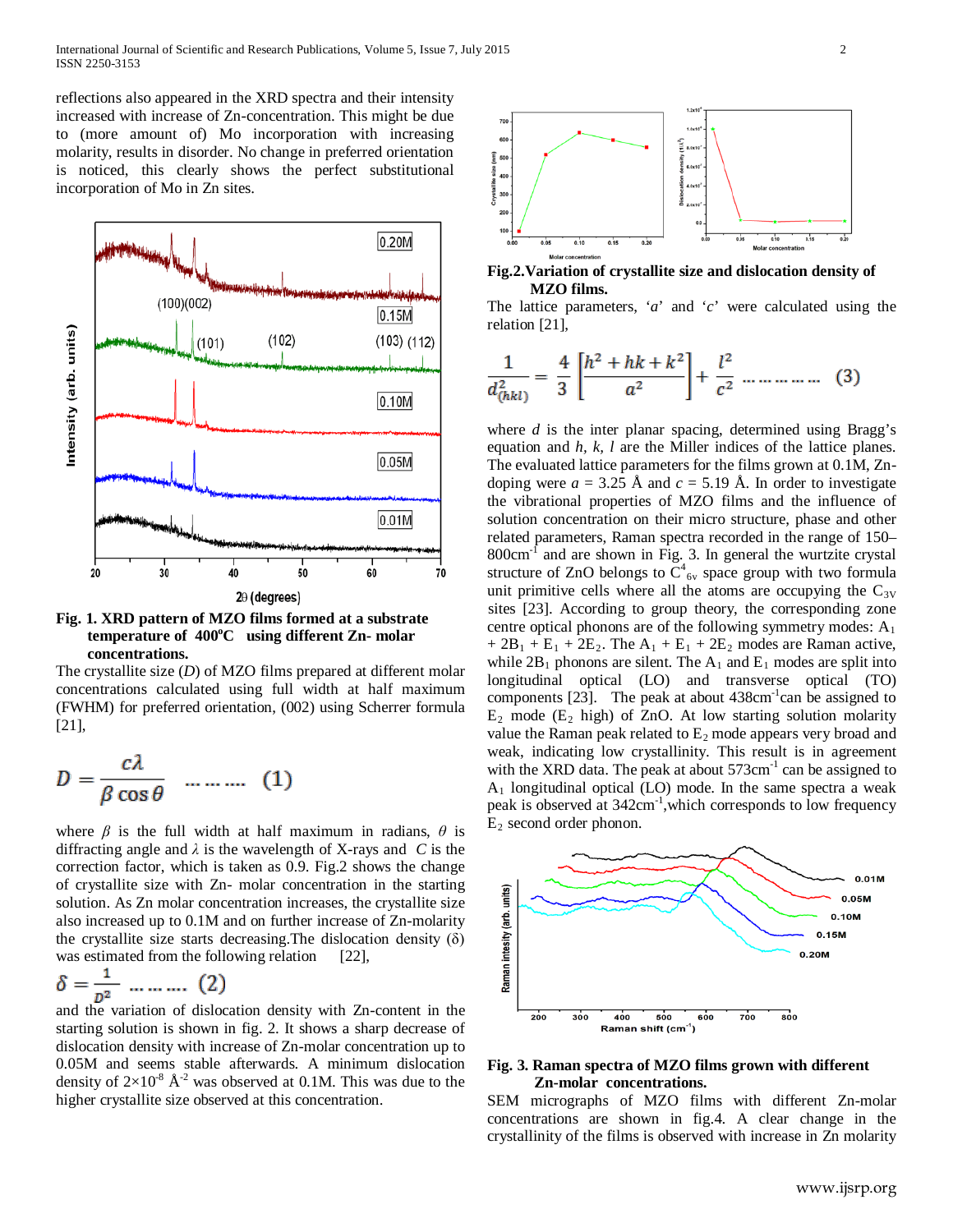in the starting solution. As solution molarity increased, the crystallinity has been increased for the films having molarities up to a value of 0.1M and then decreased for higher molarities. The evaluated grain size of the layers formed with molarity of 0.1M is 650nm.This result is very good in agreement with XRD results.



 **(**d) 0.15M (e) 0.20M **Fig. 4. SEM pictures of MZO films grown with different Zn molar concentrations.**

Fig.5 shows the transmittance versus wavelength plots of the films grown at different starting solution molarities. An average transmittance of 80% was exhibited by all the films. It is clear from the plots that higher molar concentration films showed lower transmittance compared to the layers formed using lower solution molarities. The decrease in transmittance at higher concentration is because of increasing thickness of the film (0.01M-120nm; 0.05M-200nm; 0.1M-340nm; 0.15M-390nm;0.2M-500nm). Also then high surface roughness of the layers could be the reason for the low transmittance as rough surface increases the light scattering and reduces the transmittance.



**Fig. 5. Optical transmittance versus wavelength spectra of MZO films.**

The absorption coefficient,  $\alpha$  was calculated using the relation [21],

$$
\alpha = \frac{1}{t} \ln \frac{1}{T} \dots \dots \dots \dots \dots \dots \tag{4}
$$

where t is the film thickness and T is the transmittance of the film. The dependence of absorption coefficient,  $\alpha$  on the photon energy, hν gives the information regarding the electronic transition between the valence band and conduction band in semiconductors. The energy absorbed by the sample for direct/indirect optical transition from the incident photon energy, hν is calculated using the relation,

$$
\alpha h \nu = A (h \nu - E_g)^m
$$

where A is a constant,  $E_g$ , the energy band gap, hv, the incident photon energy and '*m'* is the nature of the optical transition involved between the parabolic bands in the material. Here  $m =$  $1/2$  indicates direct allowed transition;  $m = 3/2$  reveals direct forbidden transition,  $m = 2$  shows indirect allowed transition and  $m = 3$  infers indirect forbidden transition. In this study, the data followed the above relation with  $m = \frac{1}{2}$ , indicating the presence of direct allowed transition in the layers. Fig.6 shows the variation of energy band gap with molar concentration of the starting solution. The band gap varied from 3.31eV to 3.5eV and the observed values are in agreement with the literature values [24].



**Fig. 6.**  $(ahv)^2$  versus hv plots of MZO films.

Fig.7 gives the comparison of photoluminescence spectra of MZO films prepared with different starting solution molarities. A strong peak was noticed at wavelengths between 360nm and 390nm that corresponds to the energy band gap of the layers. With the increase of solution molarity in the ZnO crystal lattice, the intensity of the peak centered at 410nm gradually increased and the peak became strong. This is in good agreement with the optical data observed in the study, which confirms that optical behaviour of Mo-doped ZnO layers was increasing with solution molarity. Further, a low intensity broad peak was observed at 525nm that was related to green emission, which originates from the oxygen vacancies.



**Fig. 7. Photoluminescence spectra of MZO films grown with different precursor concentrations.**